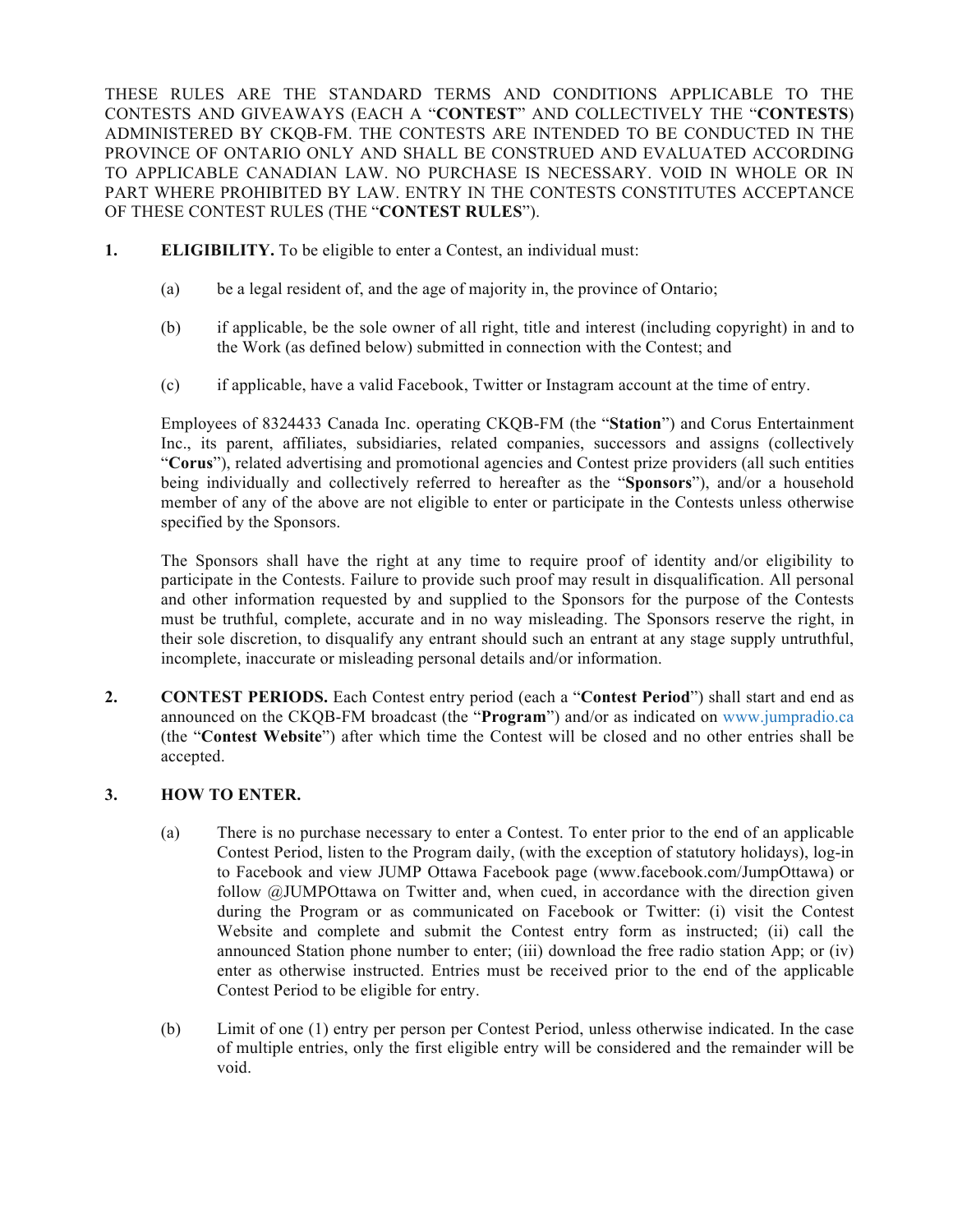- (c) All entries, including, if applicable, any story and/or photograph submitted in connection with the Contest entry (the "**Work**"), become the sole property of the Sponsors and will not be returned for any reason. Entries must be received prior to the indicated Contest Period entry deadline. Entries will be declared invalid if they are late, illegible, incomplete, damaged, irregular, mutilated, forged, garbled or mechanically or electronically reproduced. No communication or correspondence will be exchanged with entrants except with those selected as a potential Contest winner.
- (d) If Work has been submitted by an entrant in connection with the Contest, each entrant agrees that the Sponsors may post the Work on Sponsor owned or controlled websites, viewing galleries and/or social media platforms. Each entrant further represents and warrants that: (i) the Work does not contain any material that is libelous, defamatory, profane or obscene; (ii) the Work is original and all right, title, and interest (including copyright) therein and thereto is owned and/or controlled by the entrant to the full extent necessary to enable the Sponsors to use the Work as contemplated by these Contest Rules; and (iii) the Work does not infringe upon the intellectual property or other statutory or common law rights of any third party.
- (e) Entries received online shall be deemed to be submitted by the authorized account holder of the e-mail address, Facebook or Twitter account associated with the entry, as applicable. For the purposes of these Contest Rules, "authorized account holder" of an e-mail address, Facebook or Twitter account is defined as the natural person who is assigned to an e-mail address, Facebook or Twitter account by an Internet access provider, on-line service provider, Facebook, Twitter or other organization responsible for assigning e-mail addresses, Facebook or Twitter accounts for the domain or account associated with the submitted e-mail address, Facebook or Twitter account. Each selected entrant may be required to provide Corus with proof that the selected entrant is the authorized account holder of the e-mail address, Facebook or Twitter account associated with the winning entry.

# **4. PRIZES.**

- (a) Each Contest prize shall have an approximate retail value between one Canadian dollar (CDN \$1.00) and one thousand Canadian dollars (CDN \$1,000.00) and shall be announced and described on the Program, Facebook, Twitter and/or the Contest Website at the beginning of each Contest Period. Winners shall not be entitled to receive the difference between the actual prize value and the approximate prize value.
- (b) Winners will be contacted by the Sponsors with instructions on how to claim the prize.
- (c) Prizes must be accepted as awarded and cannot be transferred, assigned, substituted or redeemed for cash, except at the sole discretion of the Sponsors. Any unused portion of a prize will be forfeited and have no cash value. The Sponsors reserve the right, in their sole discretion, to substitute a prize of equal or greater value if a prize (or any portion thereof) cannot be awarded for any reason.
- (d) The Sponsors shall not assume any liability for lost, damaged or misdirected prizes.
- (e) In the case of concert or event tickets, if an artist or any of his/her band members are unable to attend the applicable concert or event or a concert or event is cancelled for any reason whatsoever, the prize and any prize portions shall be deemed fulfilled and such prize or prize portions will not be substituted, except in the sole discretion of the Sponsors.
- (f) In the case of gift cards or gift certificates, the terms by which the gift cards or gift certificates may be redeemed are governed by the applicable retailer or service provider.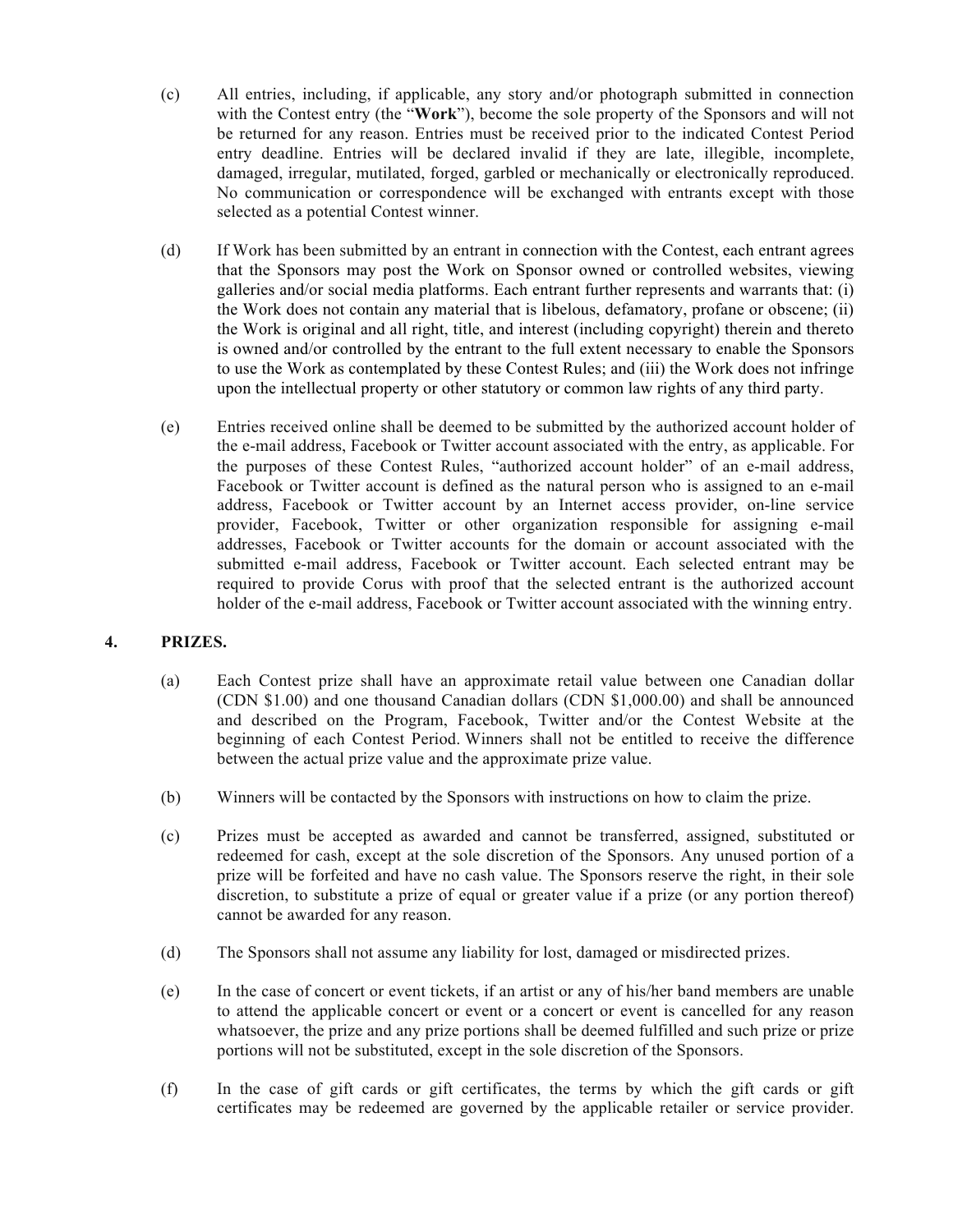Corus is not responsible for administering or ensuring compliance with the terms and conditions of the gift cards or gift certificates.

### **5. PRIZE CONDITIONS.**

(a) All incidental costs and expenses not specifically referred to herein as part of the prize description (the "**Expenses**") are the sole responsibility of the prize winner and/or guest(s), where applicable. All prize elements are subject to availability and substitution. The winner shall not seek reimbursement for the Expenses from the Sponsors.

#### **6. WINNER SELECTION.**

- (a) Following the end of the applicable Contest Period, Corus will select one (1) entrant (or more, if applicable, based on the number of prizes available to be won) by a random draw from all eligible entries received during the Contest Period, unless otherwise indicated. Each entrant shall be eligible to win only one (1) prize. The odds of being selected as a potential winner are dependent upon the number of eligible entries received for the Contest. Any remaining entries will not be carried over for entry in the next Contest.
- (b) Before being declared a winner, the selected entrant(s) shall be required to correctly answer, without assistance of any kind, whether mechanical or otherwise, a time-limited mathematical skill-testing question to be administered during a pre-arranged telephone call or by e-mail, to comply with these Contest Rules and may be required to sign and return the Release (described below).
- (c) If the selected entrant does not respond within three (3) business days of notification, he/she will be disqualified and will not receive a prize and another entrant may be selected (as determined by Corus in its sole discretion) until such time as an entrant satisfies the terms set out herein. The Sponsors are not responsible for the failure for any reason whatsoever of a selected entrant to receive notification or for the Sponsors to receive a selected entrant's response.
- (d) If, as a result of an error relating to the entry process, drawing or any other aspect of a Contest, there are more selected entrants than contemplated in these Contest Rules, there will be a random draw amongst all eligible prize claimants to award the correct number of prizes.
- **7. RELEASE.** Winners (and if applicable, any guest of the winner) may be required to execute a legal agreement and release ("**Release**") that confirms his or her: (i) eligibility for the Contest and compliance with these Contest Rules; (ii) acceptance of the prize as offered; (iii) release of the Sponsors, if applicable, Facebook and Twitter, and each of their respective parent companies, subsidiaries, affiliates and/or related companies and each of their employees, directors, officers, suppliers, agents, administrators, licensees, representatives, advertising, media buying and promotional agencies (collectively, the "**Releasees**") from any and all liability for any loss, harm, damages, cost or expense arising out of participation in the Contest, participation in any Contestrelated activity or the acceptance, use, or misuse of any prize, including but not limited to costs, injuries, losses related to personal injuries, death, damage to, loss or destruction of property, rights of publicity or privacy, defamation, or portrayal in a false light, or from any and all claims of third parties arising therefrom; and (iv) grant to the Sponsors of the unrestricted right to produce, reproduce, convert, publish, broadcast, communicate by telecommunication, exhibit, distribute, translate, adapt, and otherwise use or re-use the submitted Work, his or her name, image, likeness, comments, voice and/or biography in any and all media now known or hereafter devised in connection with publicity related to the Contest. The executed Release(s) must be returned within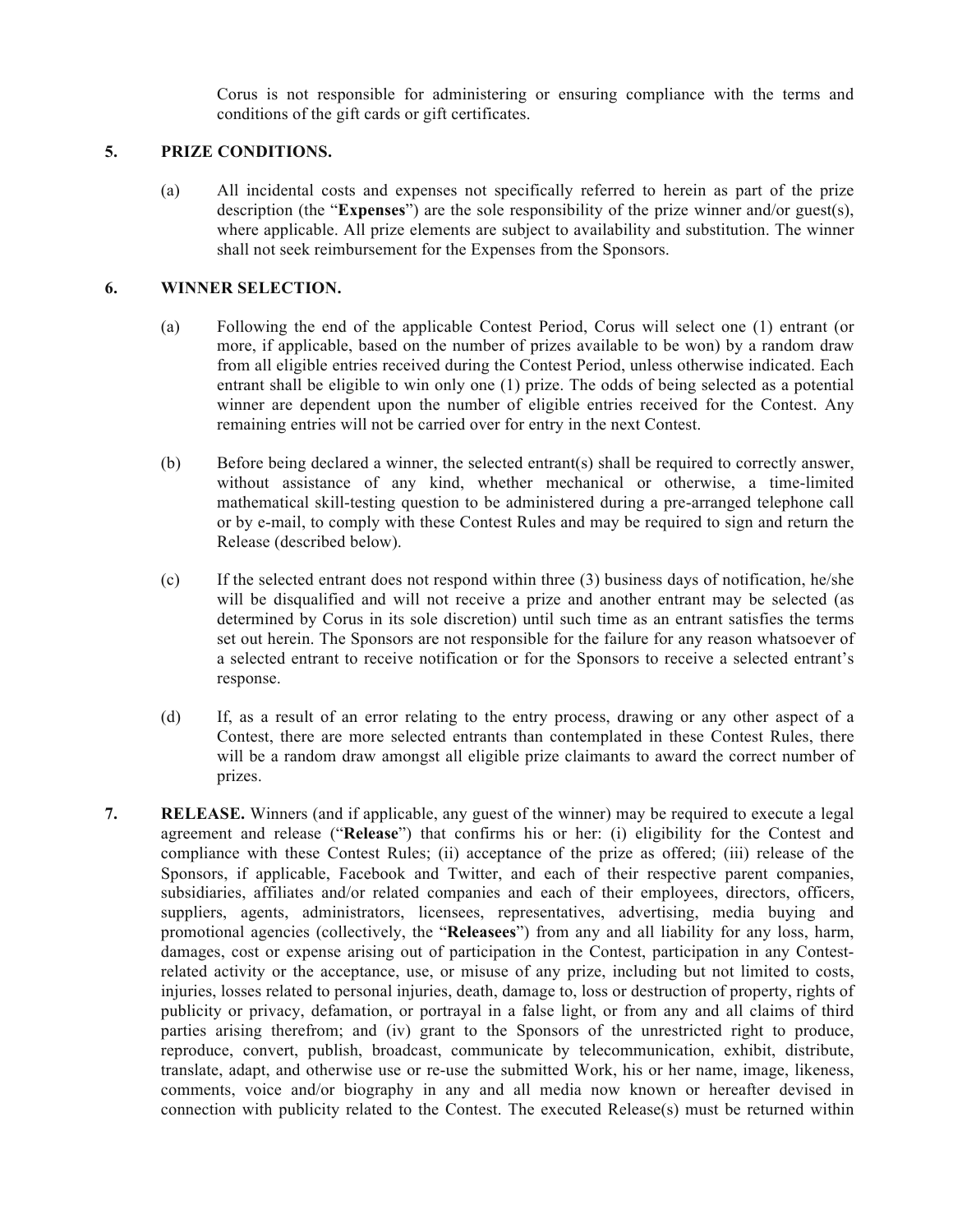two (2) business days of the date indicated on the accompanying letter of notification or verification as a winner, or the selected individual(s) will be disqualified and any rights he or she may have to the prize will be forfeited.

- **8. INDEMNIFICATION BY ENTRANT.** By entering a Contest, each entrant releases and holds the Releasees harmless from any and all liability for any injuries, loss or damage of any kind to the entrants or any other person, including personal injury, death, or property damage, resulting in whole or in part, directly or indirectly, from acceptance, possession, use or misuse of any prize, participation in the Contest, any breach of the Contest Rules, or in any prize-related activity. Each entrant agrees to fully indemnify Releasees from any and all claims by third parties relating to the Contest, without limitation.
- **9. RIGHTS CLEARANCE.** By providing the Work to the Sponsors in connection with the Contest (if applicable), each entrant shall retain all right, title and interest (including copyright) in and to the Work, and shall grant to the Sponsors a worldwide, gratuitous, irrevocable, and exclusive licence to copy, use, modify, reproduce, display, adapt and transmit the Work for use in all media now known or hereafter devised in perpetuity beginning on the date of entry, including, but not limited to, in connection with the administration, promotion and exploitation of the Contest. The entrant hereby confirms that the Work is an original work, solely created by the entrant, and that no third party participated as an author, co-author, photographer or otherwise in the creation of the Work or any part thereof. The Sponsors assume no responsibility for any claims of infringement of rights to copyright, privacy and/or personality, and all such liability shall remain with the entrant. In addition, each entrant represents to Sponsors that the Work does not infringe any copyright interest of any third party and that the Work is not defamatory or obscene and does not violate any laws relating to hate speech or otherwise. Sponsors reserve the right to exclude any Work on the basis of concerns relating to the rights of third parties, including but not limited to privacy, copyright, defamation, rights of personality, obscenity or hate speech, as determined by Sponsors in their sole discretion.
- **10. LIMITATION OF LIABILITY.** The Sponsors assume no responsibility or liability for lost, late, unintelligible/illegible, falsified, damaged, misdirected or incomplete entries, notifications, responses, replies or any Release, or for any computer, online, software, telephone, hardware or technical malfunctions that may occur, including but not limited to malfunctions that may affect the transmission or non-transmission of an entry. The Sponsors are not responsible for any incorrect or inaccurate information, whether caused by website users or by any of the equipment or programming associated with or utilized in the Contest or by any technical or human error which may occur in the administration of the Contest. The Sponsors assume no responsibility for any error, omission, interruption, deletion, defect, delay in operation or transmission, communications line failure, theft or destruction or unauthorized access to, or alteration of, entries. The Sponsors are not responsible for any problems, failures or technical malfunction of any telephone network or lines, computer online systems, servers, providers, computer equipment, software, e-mail, players, or browsers, on account of technical problems or traffic congestion on the Internet, at any website, or on account of any combination of the foregoing or otherwise. The Sponsors are not responsible for any injury or damage to any entrant or to any computer related to or resulting from participating or downloading materials related to the Contest. Entrant assumes liability for injuries caused or claimed to be caused by participating in the Contest, or by the acceptance, possession, use of, or failure to receive any prize. The Sponsors assume no responsibility or liability in the event that the Contest cannot be conducted as planned for any reason, including those reasons beyond the control of the Sponsors, such as infection by computer virus, bugs, tampering, unauthorized intervention, fraud, technical failures, or corruption of the administration, security, fairness, integrity or proper conduct of the Contest and/or the Contest Website.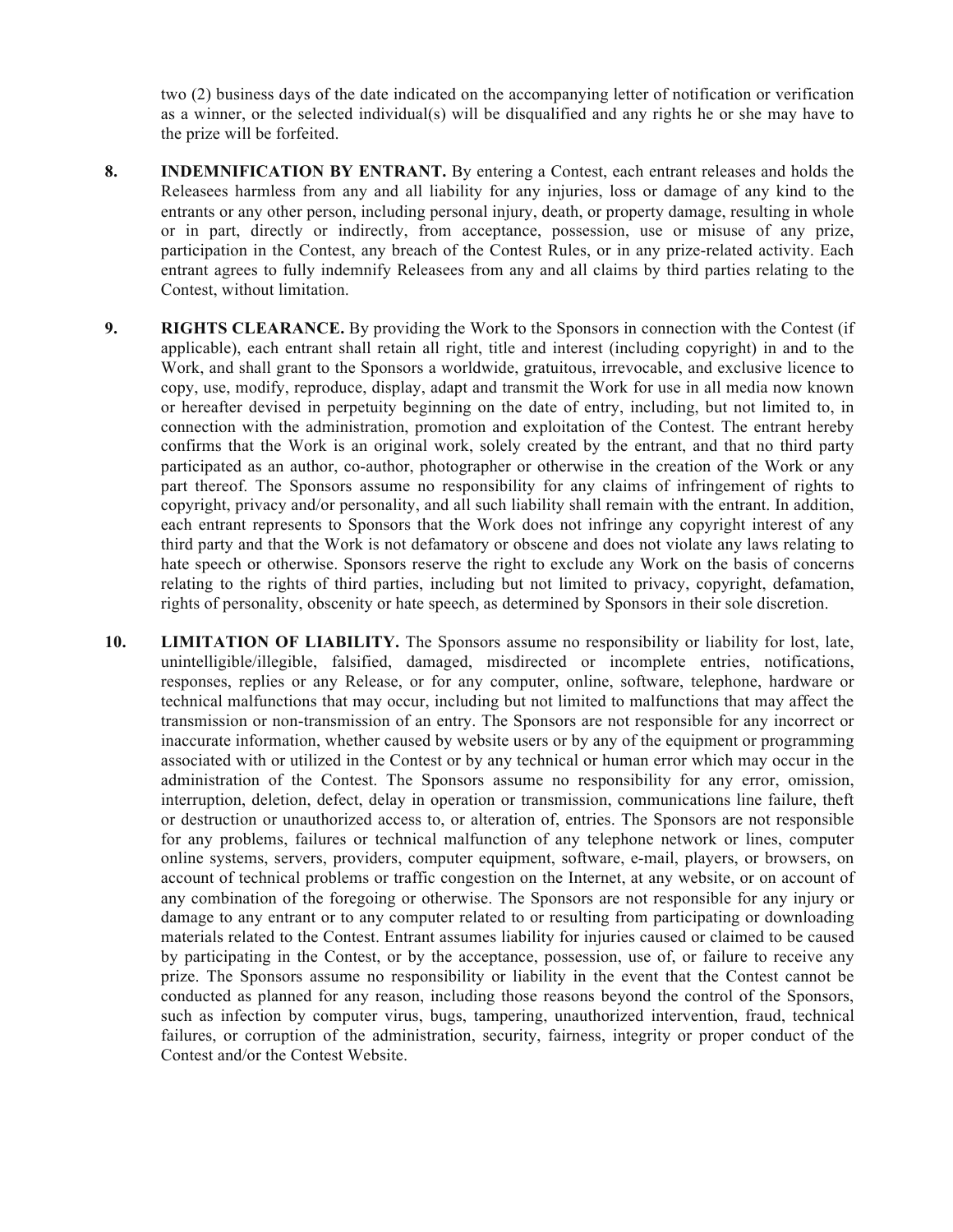**11. CONDUCT.** By participating in a Contest, each entrant agrees to be bound by the Contest Rules. Entrants further agree to be bound by the decisions of the Sponsors, which shall be final and binding in all respects. The Sponsors reserve the right, in their sole discretion, to disqualify any entrant found to be: (a) violating the Contest Rules; (b) tampering or attempting to tamper with the entry process or the operation of the Contest, the Contest Website, or any related promotional website; (c) violating the terms of service, conditions of use and/or general rules or guidelines of any the Sponsor's property or service; and/or (d) acting in an unsportsmanlike or disruptive manner, or with intent to annoy, abuse, threaten or harass any other person. CAUTION: ANY ATTEMPT TO DELIBERATELY DAMAGE THE CONTEST WEBSITE OR ANY RELATED WEBSITE OR UNDERMINE THE LEGITIMATE OPERATION OF THE CONTEST MAY BE A VIOLATION OF CRIMINAL AND CIVIL LAWS. SHOULD SUCH AN ATTEMPT BE MADE, THE SPONSORS RESERVE THE RIGHT TO SEEK REMEDIES AND DAMAGES TO THE FULLEST EXTENT PERMITTED BY LAW, INCLUDING BUT NOT LIMITED TO CRIMINAL PROSECUTION. If applicable, winners (and guests, if applicable) must at all times behave appropriately when taking part in the prize and observe the Contest Rules and any other rules or regulations in force at any prize-related locations. The Sponsors reserve the right to remove from any prize-related locations, any winner and/or guest who breaks such rules and/or fails to behave appropriately and to disqualify such winner and/or guest.

### **12. PRIVACY / USE OF PERSONAL INFORMATION.**

- (a) By participating in the Contest, each entrant: (i) grants to the Sponsors the right to use his/her personal information provided when he/she enters the Contest and the Work (if applicable) (collectively the "**Personal Information**") for the purpose of administering the Contest, including but not limited to contacting and announcing the winners and coordinating the provision of the Contest prize; (ii) grants to the Sponsors the right to use his/her Personal Information for publicity and promotional purposes relating to the Contest in any and all media without further compensation unless prohibited by law; and (iii) acknowledges that the Sponsors may disclose his/her Personal Information to third-party agents and service providers of the Sponsors in connection with any of the activities listed in (i) and/or (ii) above.
- (b) Corus will use each entrant's Personal Information only for identified purposes, and protect each entrant's Personal Information in a manner that is consistent with the Corus Privacy Policy at: www.jumpradio.ca/privacy
- **13. INTELLECTUAL PROPERTY.** All intellectual property, including but not limited to trademarks, trade names, logos, designs, promotional materials, web pages, source code, drawings, illustrations, slogans and representations are owned by the Sponsors and/or their affiliates. All rights are reserved. Unauthorized copying or use of any copyrighted material or intellectual property without the express written consent of its owner is strictly prohibited.
- **14. TERMINATIO**N. Corus reserves the right, in their sole discretion, to terminate any Contest, in whole or in part, and/or modify, amend or suspend a Contest, and/or the Contest Rules in any way, at any time, for any reason without prior notice.
- **15. LAW.** These are the official Contest Rules. The Contests are subject to applicable federal, provincial and municipal laws and regulations. The Contest Rules are subject to change without notice in order to comply with any applicable federal, provincial and municipal laws or the policy of any other entity having jurisdiction over the Sponsors and/or the Contests. All issues and questions concerning the construction, validity, interpretation and enforceability of the Contest Rules or the rights and obligations as between the entrant and the Sponsors in connection with the Contests shall be